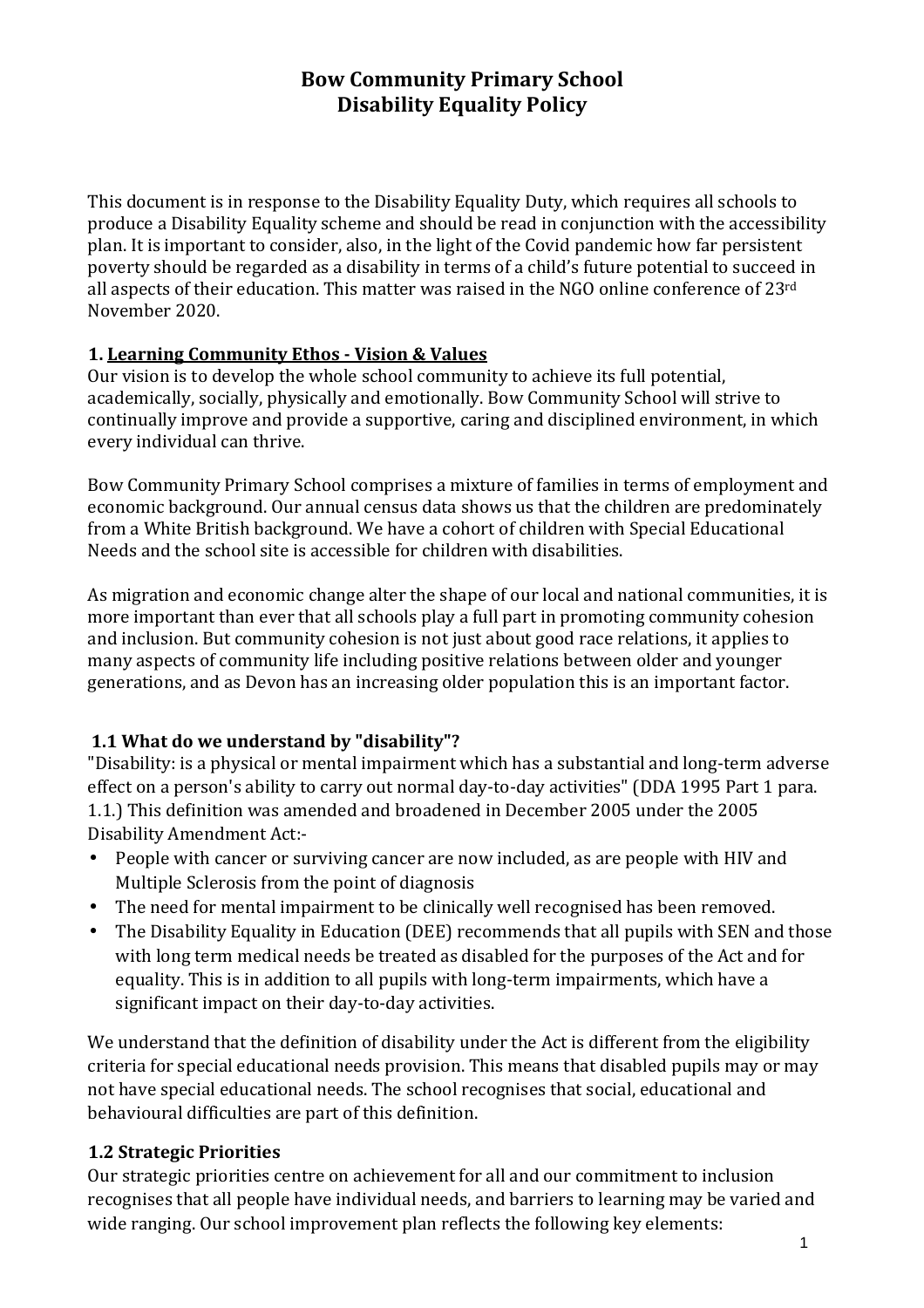- to develop a curriculum that meets the needs of every pupil
- to continue to improve the physical environment of the school site so that it is accessible for the whole community
- to work with the school community to help all pupils to develop into confident and responsible young people

The obligations under the Disability Discrimination Act are entirely congruent with our commitment and ethos of offering a fully inclusive accessible and welcoming learning environment.

# **1.3 Strengths**

# **Crediton School Community**

- The Crediton School Community actively promotes inclusion and equality and works closely together to promote and share good practice
- There are excellent communication and transition arrangements in place within the community
- All schools within the community have policies to support inclusion
- Training needs are supported by Babcock and the local authority

# **Bow Community Primary School**

- All pupils follow a full and balanced curriculum, appropriately differentiated to meet their needs, and are encouraged to participate fully in all aspects of school life These include extra-curricular activities and off site visits.
- Valuing difference is integral to the ethos of the school and supported through our PSHE and assembly programmes.
- Provision maps and accessibility plans are in place, and to show the range of resources and mechanisms in place to support pupils.
- We actively seek to establish excellent communication systems with parents/carers, pupils, outside agencies and the learning community.
- We have skilled staff and a wide range of experience in supporting children with disabilities.

# **2. Fulfilling Our Obligations**

Since the obligations instituted by DDA 2005 S.49A and in the light of Keeping children safe in education September 2020 the Governors and staff of Bow C.P. School actively seek to:

- promote equality of opportunity
- eliminate discrimination
- eliminate harassment and bullying
- promote positive attitudes, accepting and celebrating difference
- strive to provide support which encourages individuals to fully participate at an appropriate level
- to be sensitive to the needs of individuals and to be aware of the possibility and detrimental effect of humiliation
- take steps to take account of any barriers to learning or access, even where that involves treating some people more favourably than others due to their level of need.

# **3. The School's Accessibility Plan**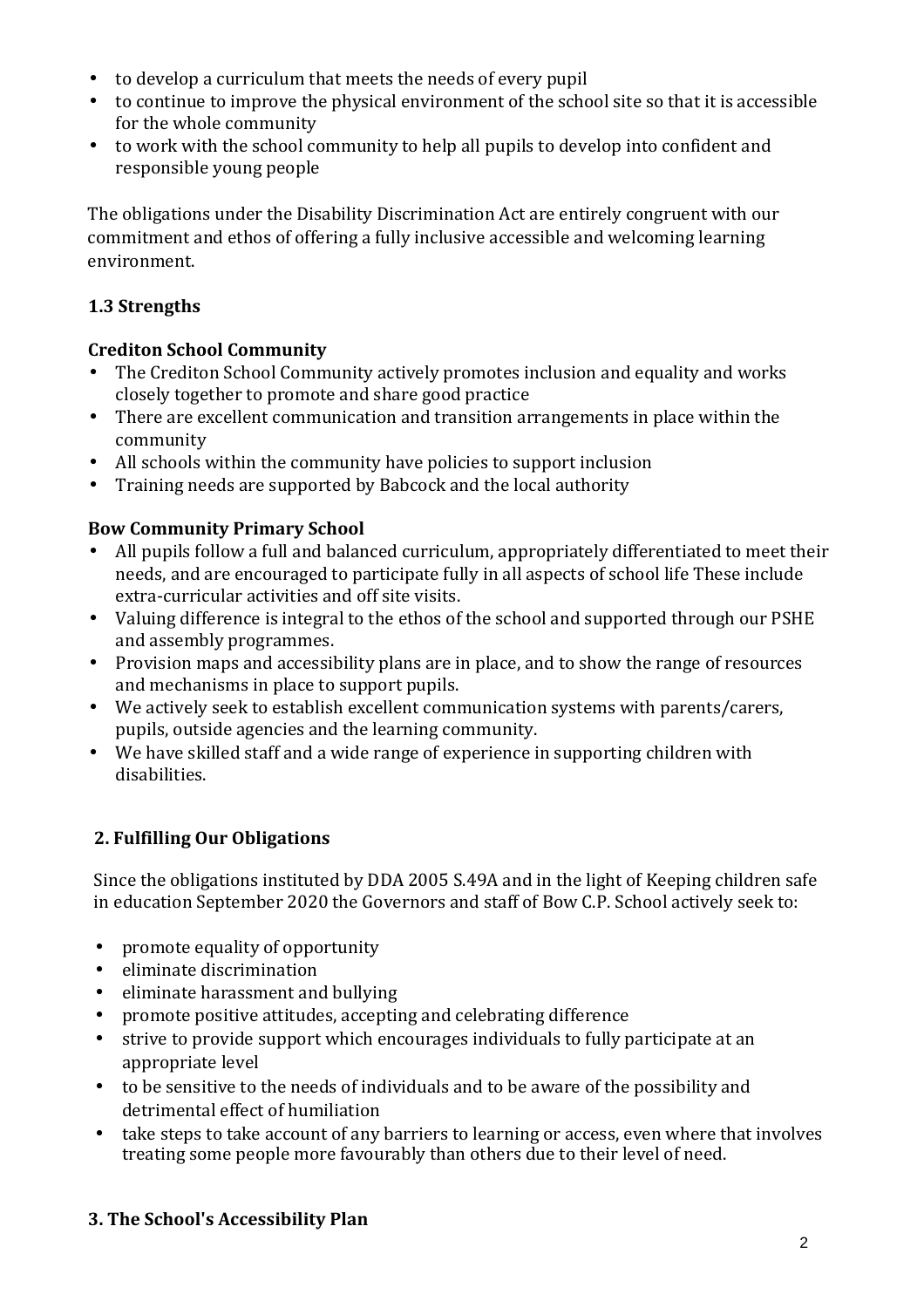This plan runs in conjunction with the School Development Plan and will be subject to appropriate revision and amendment.

# **3.1 The role of pupils, staff and parents/carers in the Scheme**

The school regularly seeks the views of parents, pupils and staff in a variety of ways including questionnaires and meetings of the parties involved when the Headteacher /the Governors is feel that this is necessary.

## **3.2 The Governing Body**

Governing body minutes are accessible. We will make reasonable adjustments specific to individual needs when required on request. The names and contacts for all Governors are available from the school. When a position for parent governor becomes vacant all parents are invited to stand and statutory procedures for elections are held. The literature makes it clear that all parents are welcome.

### **3.3 Removing Barriers**

The school will endeavour to make the physical environment, the curriculum, extracurricular opportunities and communications as accessible as possible to all pupils, parents/carers and the community and this is reflected in the accessibility plan. The points outlined in the general duty are actively promoted through relevant policies, direct teaching, careful choice and use of teaching resources and by high standards and expectations of behaviour and attitude.

## **3.4 Reasonable Adjustments**

The DDA requires schools to make reasonable adjustments to ensure that all pupils and users of the school are able to access the same opportunities. The individual schools will make every effort to make reasonable adjustments. Not taking "reasonable steps" to avoid putting pupils at a substantial disadvantage can only be justified if there is a reason that is both material and substantial to the particular case. The school will always take the following factors into consideration:

- The need to maintain academic and other standards
- Money available
- Practicalities of making particular adjustments
- Health and safety
- Interests of all the pupils in the school

Reasonable adjustments are made on an daily basis according to need, by working collaboratively with pupils and their parents/carers. Our aim is that every child must have access to the full range of activities and experience throughout their education.

The school will be successful in making reasonable adjustments when all pupils, wherever possible, participate fully:

- in the classroom
- in the school curriculum
- in extra-curricular activities
- at all times and in all parts of the building

#### And when: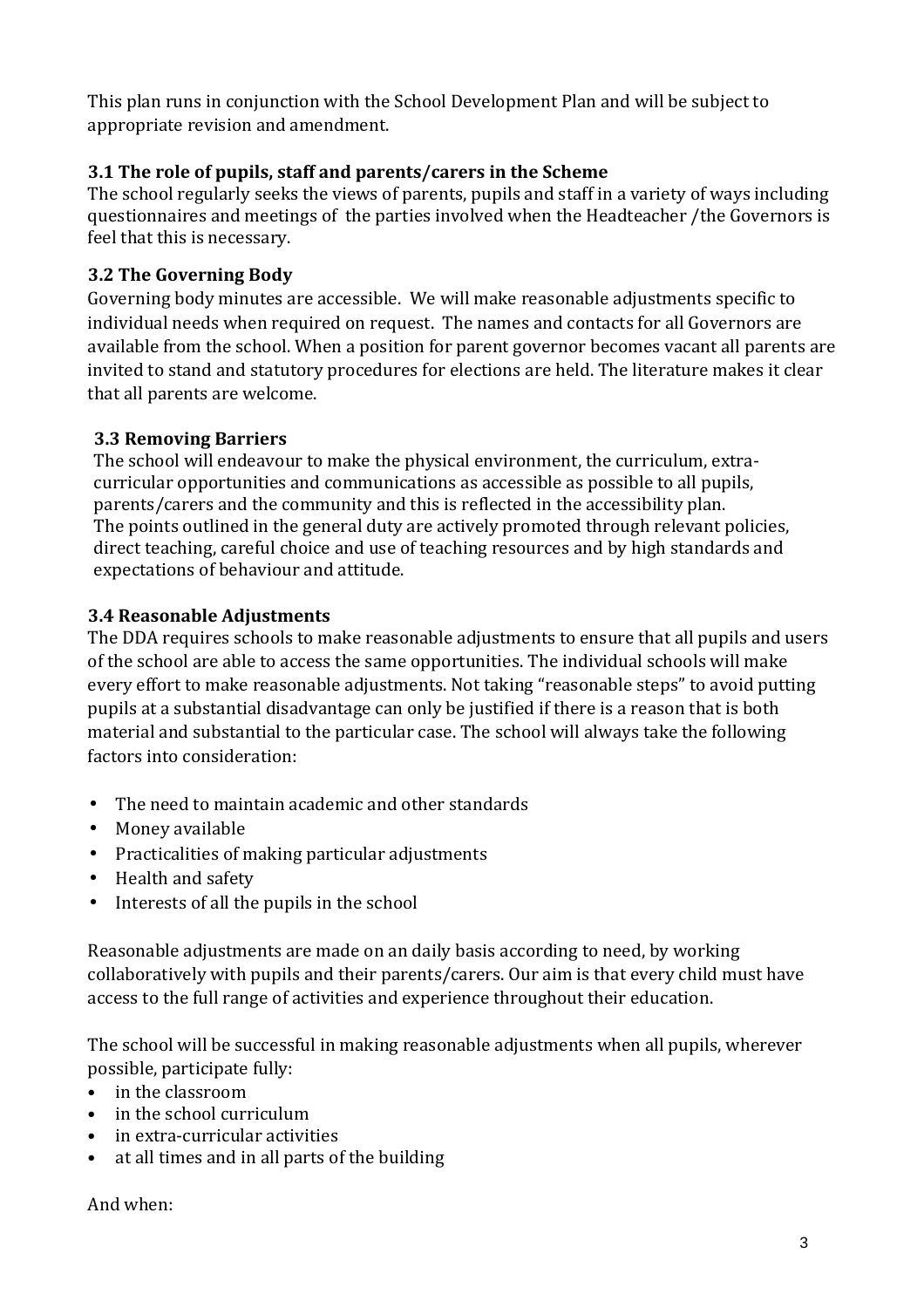- all pupils feel part of the life of the school
- all pupils are included by their peers in all parts of school life
- parents/carers of all pupils feel their child is part of the life of the school
- staff feel confident and supported in working with all pupils regardless of need

#### **3.5 School Facility Lettings Use by the community**

Accessibility to the school for disabled users is suitable due the level ground nature of the school site, with its wide doors. It is important that community users have full access to appropriate areas of school wherever possible and hirers/users are asked to discuss their requirements with school staff when booking premises.

#### **3.6 Contractors and procurement**

External agencies and contractors are made aware of individual needs as appropriate e.g. catering staff are aware of individuals with food allergies.

#### **3.7 Information, Performance and Evidence**

All schools in the learning community collect data to help monitor the impact of its policies. Data collected will include information on

#### **a. Pupil Achievement**

Data will be collected in accordance with the school's assessment policy. This data is collected to monitor whether the current provision helps all children to make expected, or better than expected progress.

#### **b. Learning Opportunities**

We will closely monitor involvement in learning opportunities offered to the school community. This monitoring enables the identification and development of appropriate activities.

#### **c. Admissions, Transitions, Exclusions**

Admission is controlled by County, adhering to the appropriate national code of conduct. Children registered as disabled or with statements of SEN have preferential admission criteria.

Robust transition systems are in place to ensure the smooth transition of pupils, in particular there is good sharing of information between Bow and QEAT. QEAT teachers make visits to Bow and organise additional visits to the college as and when appropriate.

The learning community SENCOs meet regularly, organise joint training and share information and good practice. All children spend induction days in the summer term at the college. Often if they have a TA assigned to them they will accompany them.

Arrangements to support specific needs are dealt with in conjunction with the pupil, their parents/carers and any external agencies that have been involved.

SENCO/transition workers attend the annual reviews of pupils with SEN statements in years 5 and 6 in order to assist with the preparation for transition. Transition meetings are timetabled a year in advance in Year 5, for pupils with specific additional needs.

Exclusion figures are carefully analysed to ensure that all available steps were taken to support individual children.